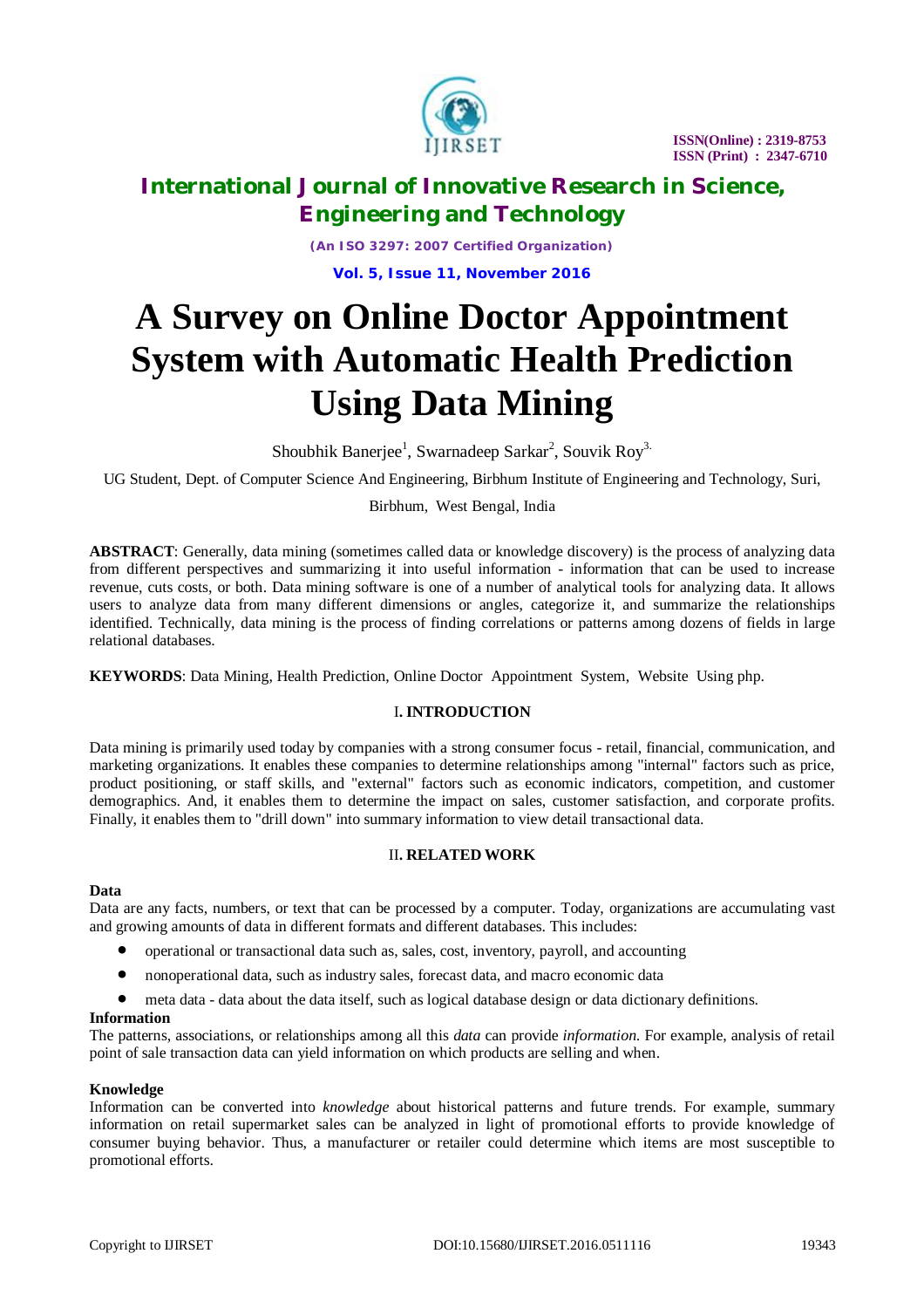

*(An ISO 3297: 2007 Certified Organization)*

#### **Vol. 5, Issue 11, November 2016**

And similarly, in this project we have tried to make an website which is able to process the given symptoms(i.e. Data) to predict the diseases(i.e Information) and with its association the system can also give the available Doctor's details(i.e. Knowledge) , purely based on the predicated diseases And then the patient is allowed to proceed through appointments.

Meanwhile, the "clinic admin" is responsible to maintain the complete website.

#### III. **SYSTEM FLOW DIAGRAM**.

The below System Flow Diagramshows what kind of information will be input to and output from the system, where the data will come from and go to, and where the data will be stored. It gives a clear idea about the whole process, say it an application or a normal data flow.

The first diagram states the flow control of the patient ( user ) side, where all the steps that is to be followed by the user in order to book an appointment. The diagram includes :

- a) Patient's Logine) See Previous Appointments
- b) Home page f)Change Password, etc
- c) Search By Symptoms / Search By Doctor's Name
- d) Place appointment

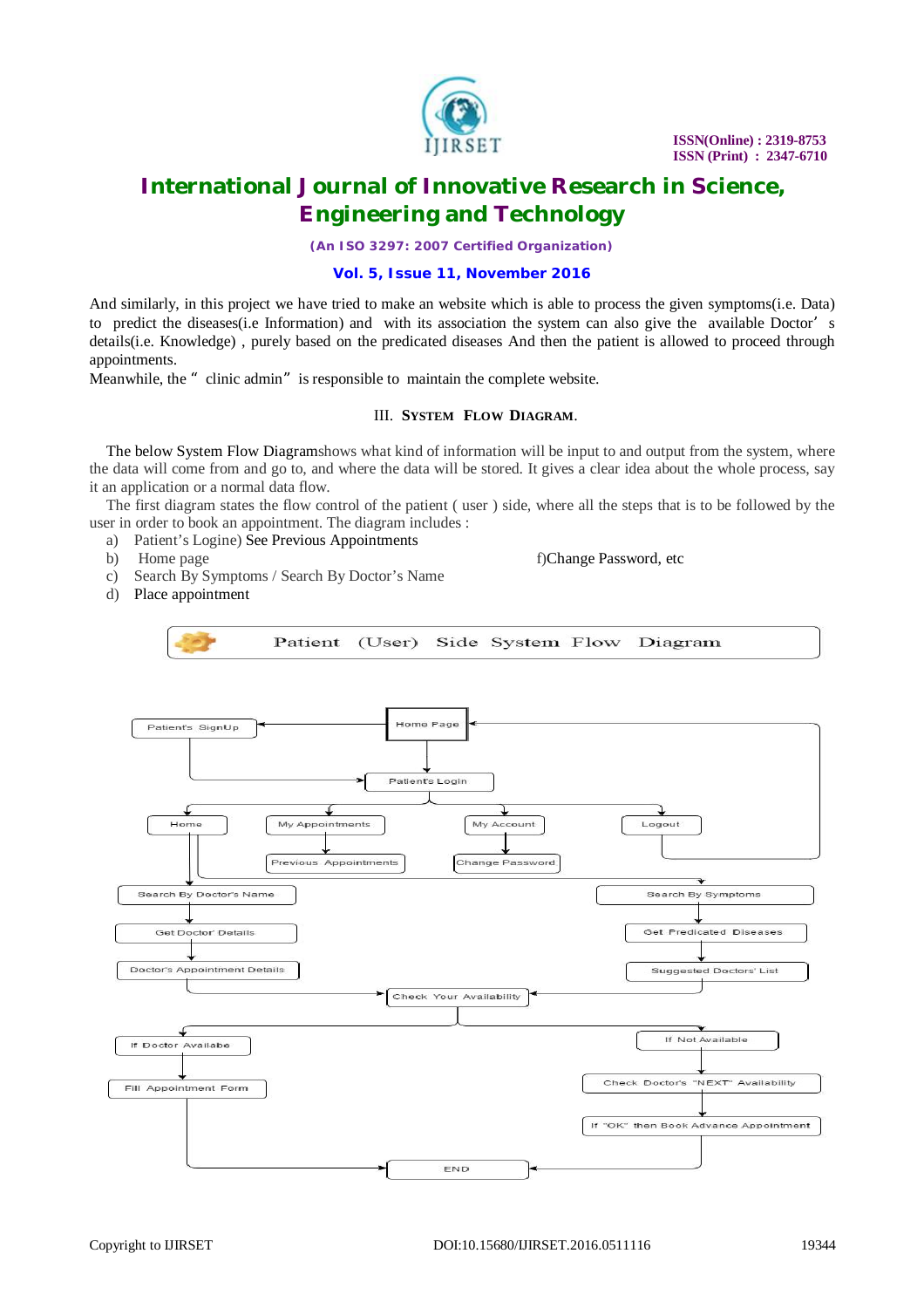

*(An ISO 3297: 2007 Certified Organization)*

### **Vol. 5, Issue 11, November 2016**

The Second System Flow Diagram is basically about the controls of the "Clinic Admin", which basically includes :

- 
- d) Configure Diseases e) See Previous Appointments f) Configure an Admin
- a) See Appointments b) Book an Appointment (OFLINE) c) Configure a Doctor
	-
	-

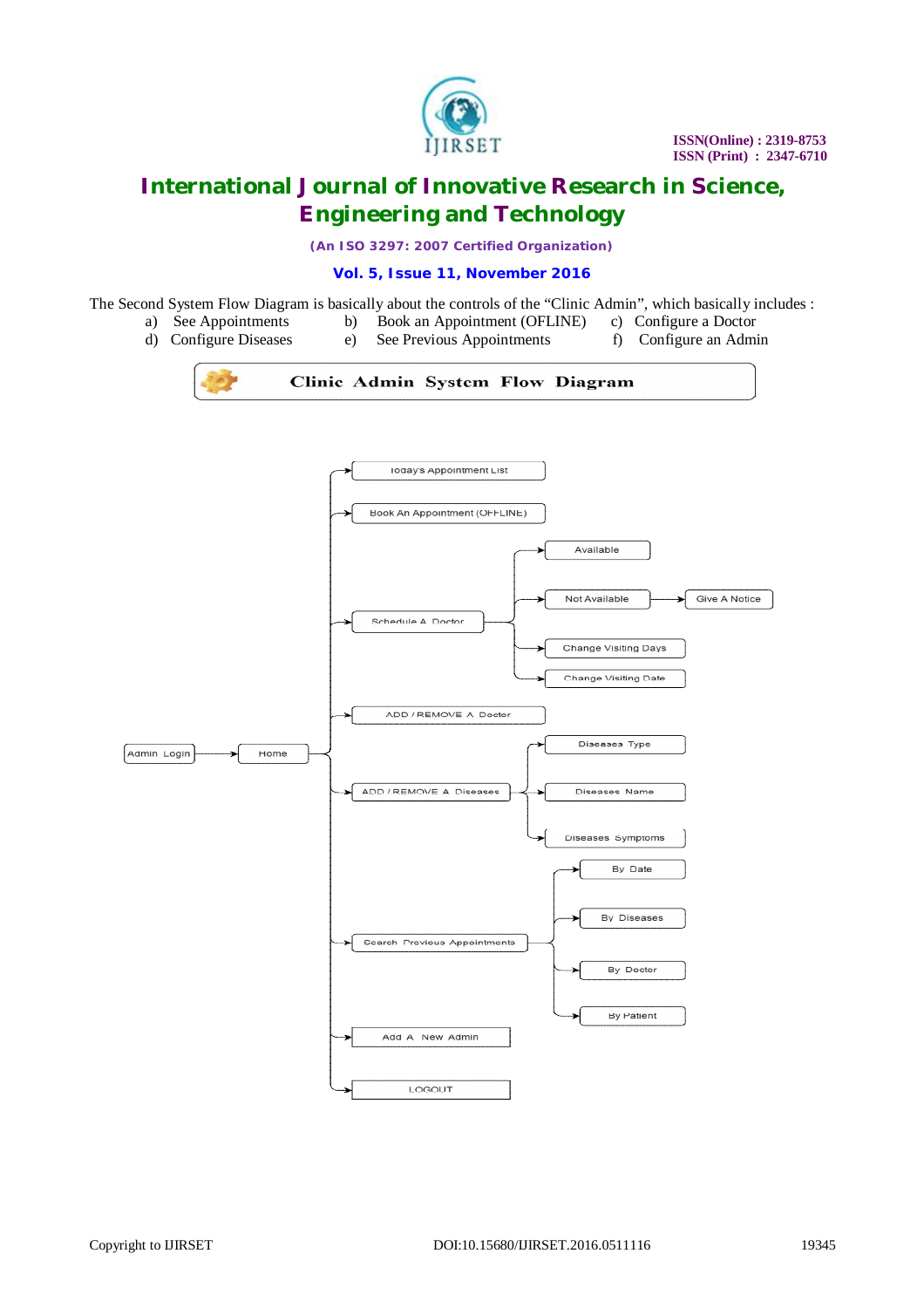

*(An ISO 3297: 2007 Certified Organization)*

**Vol. 5, Issue 11, November 2016**

#### IV. **ENTITY RELATIONSHIP DIAGRAM**

An entity–relationship model (ER model) describes inter-related things of interest in a specificdomain ofKnowledgewhich states the back-end i.e. database of the entire system and the relationship between each tables and their respective attributes.



V. **SYSTEM REQUIREMENTS**

For Development : For Running :

- $\checkmark$  Coding Dreamweaver .OS Linux/Mac/Windows, etc.
- Fontend HTML, CSS, Bootstrap, Javascript. Browser Chrome/Mizilla, etc.
- 

 $\checkmark$  Backend -php, MySql.  $\checkmark$  Backend -php, MySql.